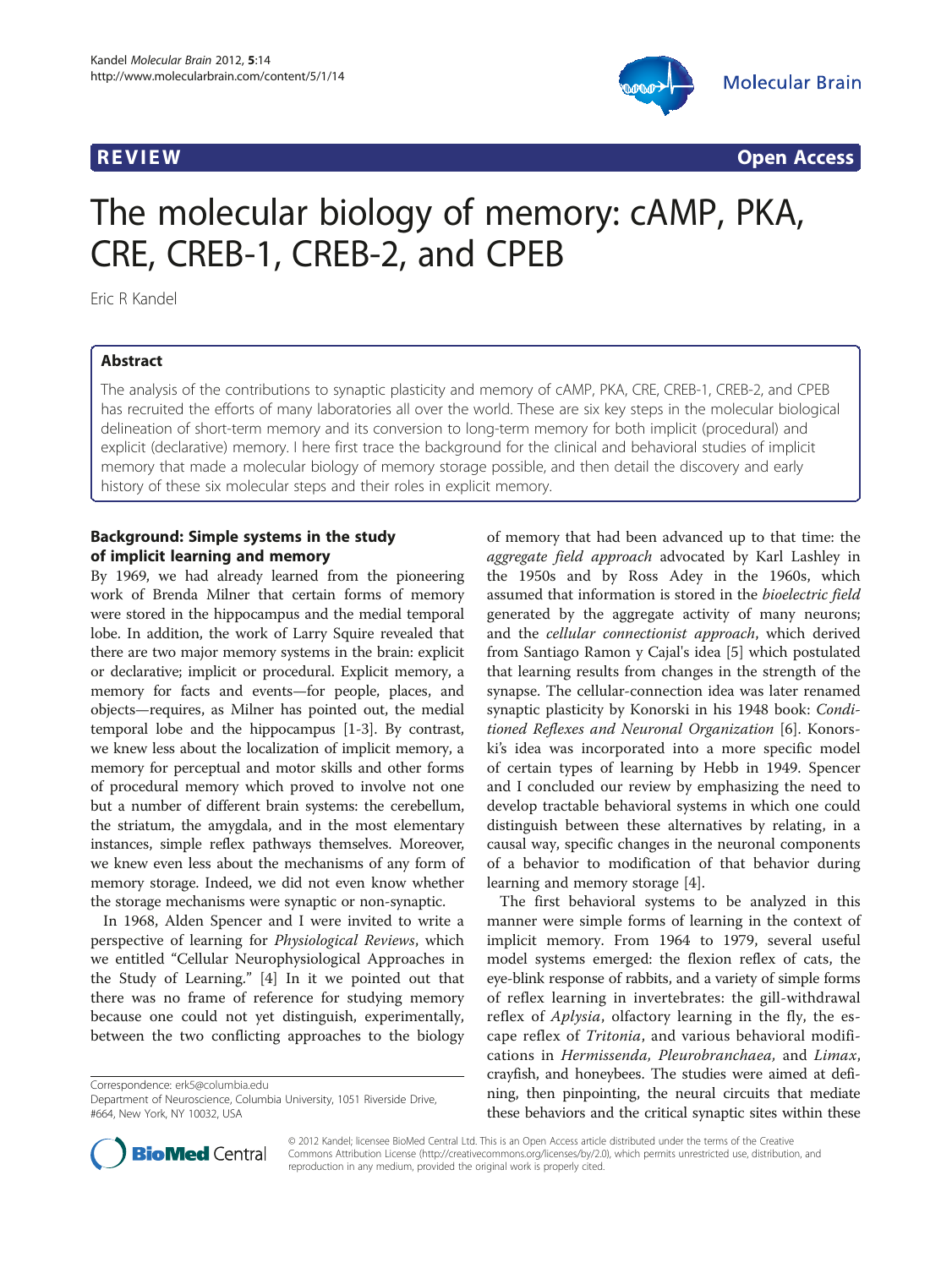circuits that are modified by learning and memory storage, and then specifying the cellular basis for those changes [\[7](#page-8-0)-[14](#page-8-0)].

A number of insights rapidly emerged from this simple systems approach. The first was purely behavioral and revealed that even animals with a limited numbers of nerve cells—approximately 20,000 in the central nervous systems of Aplysia to 300,000 in Drosophila—have remarkable learning capabilities. In fact even the gillwithdrawal reflex, perhaps the simplest behavioral reflex of Aplysia, can be modified by five different forms of learning: habituation, dishabituation, sensitization, classical conditioning, and operant conditioning [\[15](#page-8-0)].

The availability of these simple systems opened up the first analyses of the mechanisms of memory, which focused initially on short-term changes lasting from a few minutes to an hour. These studies found that one mechanism for learning and short-term memory evident in both the gill-withdrawal reflex of Aplysia and in the tail flick response of crayfish is a change in synaptic strength brought about by modulating the release of transmitter. A decrease in transmitter release is associated with short-term habituation whereas an increase in transmitter release occurs during short-term dishabituation and sensitization ([[16-](#page-8-0)[20\]](#page-9-0); for early reviews, see [\[21,22](#page-9-0)]).

Studies of memory in invertebrates also delineated a family of psychological concepts paralleling those first described in vertebrates by the classical behaviorists (Pavlov and Thorndike) and their modern counterparts (Kamin, Rescorla, and Wagner). These concepts include the distinction between various forms of associative and nonassociative learning and the insight that contingency – that the conditioned stimulus, in associative learning, is predictive of the unconditional stimulus - is more critical for learning than mere contiguity: the CS preceding the US (for review see [\[23\]](#page-9-0)). Here, for the first time, psychological concepts, which had been inferred from purely behavioral studies, could be explained in terms of their underlying cellular and molecular mechanisms. For example, the finding that the same sensory to motor neuron synapses that mediate the gill-withdrawal reflex are the cellular substrates of learning and memory illustrates that the storage of procedural memory does not depend on specialized, superimposed memory neurons whose only function is to store rather than process information. Rather, the capability for simple procedural memory storage is built into the neural architecture of the reflex pathway.

#### Emergence of a molecular biology of memory-related synaptic plasticity The delineation of cAMP and PKA in short-term memory storage

Cell biological studies of the synaptic connections between the sensory and motor neurons of the gill-withdrawal reflex in Aplysia revealed a biochemical mechanism for the short-term increase in transmitter release produced by sensitization [\[24\]](#page-9-0) and later for classical conditioning (Hawkins et al., [\[25\]](#page-9-0)). A single noxious (sensitizing) stimulus to the tail of *Aplysia* leads to the activation of three known classes of modulatory neurons, the most important of which uses the modulatory transmitter serotonin [\[26](#page-9-0)-[28](#page-9-0)]. Serotonin stimulates the increase in synaptic strength produced by sensitizing stimuli to the tail. In 1976 Brunelli et al., [\[24\]](#page-9-0) found that serotonin increases the level of cAMP in the sensory neurons.

cAMP (Cyclic Adenosine Monophosphate) had been discovered in 1958 by Earl Sutherland of Case Western Reserve as an intracellular "second" messenger that is activated in response to certain hormones – the "first" messengers – such as epinephrine, that by themselves cannot pass through the cell membrane [\[29\]](#page-9-0). For this discovery, Sutherland was awarded the Nobel Prize in Physiology or Medicine in 1971 [\[29\]](#page-9-0). To test the idea that serotonin produces its effects on sensitization by means of cAMP, Brunelli et al. [\[24\]](#page-9-0) next injected cAMP directly into the sensory neurons and found that this resultant increase in the level of cAMP indeed led to a transient enhancement of transmitter release in the synaptic connection between the sensory and motor neuron of the gill-withdrawal reflex.

By the time Brunelli et al. did their first experiment, it was already known that cAMP mediates almost all of its actions through a kinase – an enzyme that phosphorylates proteins – called the cAMP-dependent protein kinase or protein kinase A (PKA). PKA had been discovered in 1968, a decade after the discovery of cAMP by Sutherland, by Edwin Krebs and Edmond Fischer, thereby establishing a mechanism not only for cAMP, but also a class of general mechanisms for second messenger signaling inside of cells [\[30\]](#page-9-0). In fact, PKA has served as a prototype for understanding other protein kinases and for appreciating the role of phosphorylation and dephosphorylation as a rapid and reversible means of modifying the activity of proteins. Krebs was also able to establish that the enzyme PKA is made up of four subunits: two regulatory subunits that inhibit two catalytic subunits. The catalytic subunits are the active phophorylating portions of the enzyme. When the level of cAMP rises in cells, the cAMP binds to the regulatory subunits of PKA, causing them to undergo a conformational change that frees the active catalytic subunits and allows it to phosphorylate its substrates. For this work, Fischer and Krebs were awarded the Nobel Prize in Physiology or Medicine in 1992. In 1980 Castellucci et al. [\[17](#page-8-0)] injected the catalytic subunit of PKA directly into the sensory neurons, and found that this was also sufficient to enhance transmitter release at the synaptic connection between the sensory neuron and the motor neuron.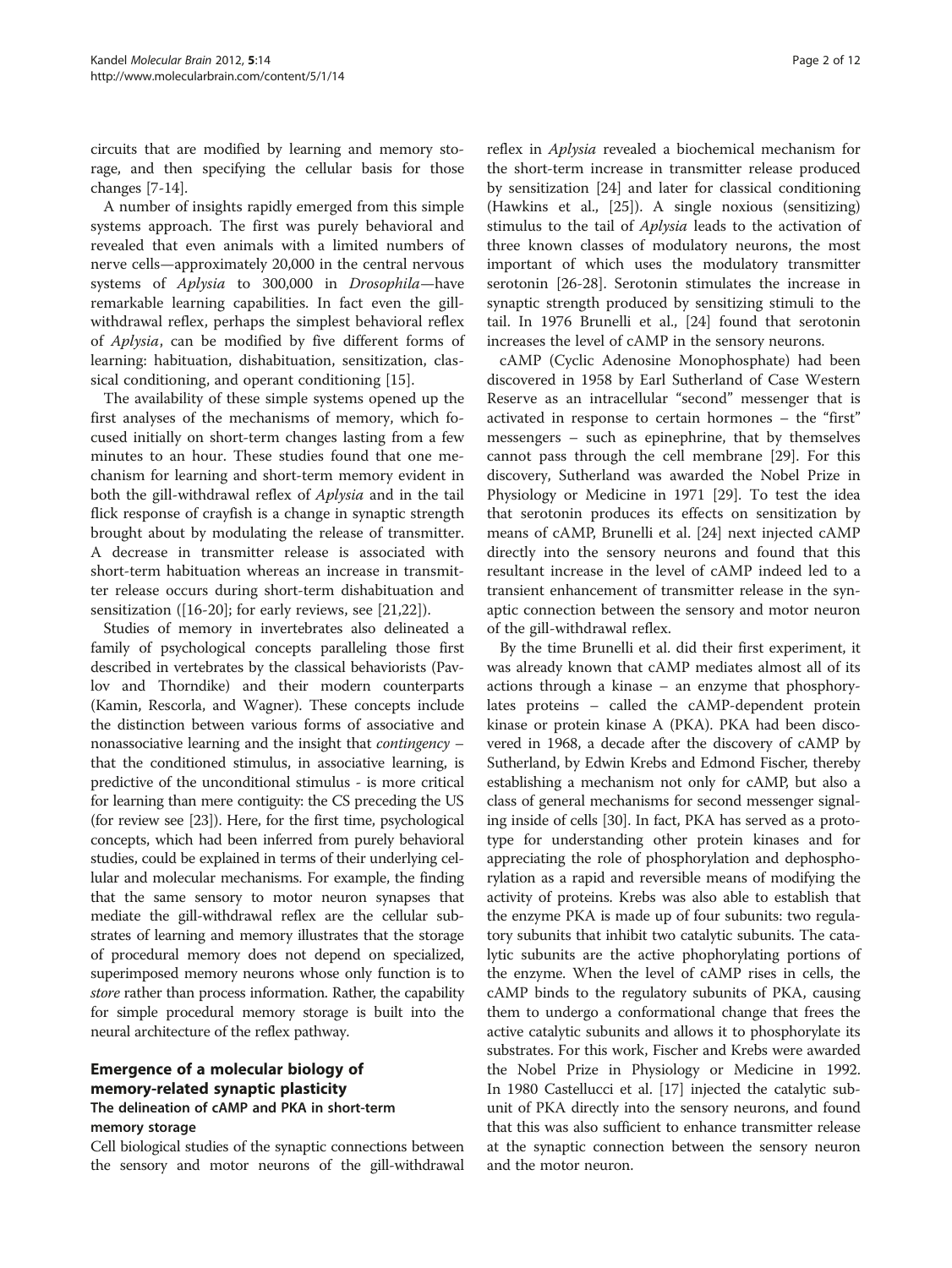### Classical conditioning involves both pre- and postsynaptic mechanisms of plasticity

In 1983, Hawkins, Abrams, Carew and Kandel [\[25\]](#page-9-0) succeeded in establishing differential classical conditioning of the gill-withdrawal reflex and in beginning its cellular analysis. They found that paired training in which the CS (stimulation of the siphon) occurred just before the US (a shock to the tail) produced a greater increase in the withdrawal reflex than unpaired, CS alone, or US alone sensitization training. Compared with unpaired training, paired training also produced a greater increase in evoked firing of the motor neuron and greater facilitation of the monosynaptic connections between the sensory and the motor neurons. The reflex can also be differentially conditioned. When a conditioned stimulus is applied to two sites – the siphon and the mantle shelf – and used as a discriminative stimulus, only the paired CS is enhanced.

Further experiments indicated that this behavioral conditioning is due  $-$  in part  $-$  to activity-dependent amplification of presynaptic facilitation, which involves a differential increase in transmitter release from paired as compared to unpaired sensory neurons [\[15,](#page-8-0)[25,31\]](#page-9-0). In addition there is a post-synaptic contribution [\[32-35](#page-9-0)]. Later experiments by Tom Abrams showed that  $Ca^{2+}$  influx during the paired spike activity enhances the activity of the adenyl cyclase, the enzyme in the sensory neuron that synthesizes cAMP [\[15](#page-8-0)[,36](#page-9-0)]. This enzyme increases cAMP in response to serotonin. If serotonin arrives at a time when the  $Ca^{2+}$  level in the cell is increased by activity, the serotonin will lead to an enhanced synthesis of cAMP by the adenyl cyclase.

### A molecular biology of learning-related long-term synaptic plasticity

Beginning in 1980, the insights and methods of molecular biology were being brought to bear on the nervous system, making it possible to see commonalities in the molecular mechanisms of short-term memory among different animals and to begin to explore how short-term memory is converted to long-term memory.

Even earlier, in 1974, Seymour Benzer and his students had discovered that *Drosophila* can learn fear and that mutations in single genes interfere with short-term memory. Moreover, flies with these mutations do not respond to either classical conditioning of fear or to sensitization, suggesting that – as in  $Aplysia$  – the two types of learning have some genes in common [\[8,12\]](#page-8-0). Consistent with this idea Duncan Byers, Ron Davis, and Benzer found in 1981 that in most of the mutant flies, the genes identified represented one or another component of the cAMP pathway [\[37\]](#page-9-0), the same pathway underlying sensitization and classical conditioning in Aplysia.

Studies of the gill-withdrawal reflex further revealed that even elementary forms of learning have distinct

short- and long-term stages of memory storage. Whereas one training trial gives rise to a short-term memory lasting minutes, repeated spaced training gives rise to longterm memory lasting days to weeks [\[38,39\]](#page-9-0). These behavioral stages of synaptic plasticity were soon found to have parallels in the stages of the underlying synaptic plasticity – a short-term form lasting minutes to hours and a long-term form lasting days to weeks [[40,41](#page-9-0)].

The simplicity of the neuronal circuit underlying the behavioral modifications of the gill-withdrawal reflex – including direct monosynaptic connections between identified mechanoreceptor sensory neurons and their follower cells [\[16,19](#page-8-0)] - has allowed reduction of the analysis of the short- and long-term memory for sensitization to the cellular and molecular level. This monosynaptic sensory to motor neuron connection, which is glutamatergic [[42,43](#page-9-0)], can be reconstituted in dissociated cell culture [\[44\]](#page-9-0). This simplified *in vitro* model system reproduces what is observed during behavioral training by replacing the tail shocks with brief applications of serotonin, a modulatory transmitter normally released by sensitizing stimuli in the intact animal [\[26-28\]](#page-9-0). A single brief application of serotonin produces a short-term change in synaptic effectiveness (short-term facilitation or STF), whereas repeated and spaced applications produce changes in synaptic strength that can last for more than a week (long-term facilitation or LTF) [[44](#page-9-0)]. The facilitation is also larger and longer lasting if as in classical conditioning the presynaptic sensory neuron fires action potentials just before the serotonin application, consistent with this mechanism for classical conditioning [\[45](#page-9-0)-[47](#page-9-0)].

The first clue to how short-term memory is switched to long-term memory came when Louis Flexner, followed by Bernard Agranoff and his colleagues and by Samuel Barondes and Larry Squire, observed that the formation of long-term memory requires the synthesis of new protein.

As we have seen, activation of the of Aplysia sensory neurons by serotonin or by tail stimuli leads to a local increase in cAMP and the activation of the cAMPdependent protein kinase A (PKA) by causing the catalytic subunits of this enzyme to dissociate from the regulatory subunits. The catalytic subunits can then phosphorylate different substrates in the synaptic terminals, such as potassium channels and proteins involved in exocytosis, leading to enhanced transmitter availability and release as described above for the storage of short-term memory. When serotonin stimulation is repeated a number of times, it causes a more persistent increase in the level of cAMP that leads to longer lasting forms of synaptic plasticity. This more robust pattern of stimulation causes the catalytic subunit of PKA to recruit p42 MAPK and both then move to the nucleus where they phosphorylate transcription factors and activate gene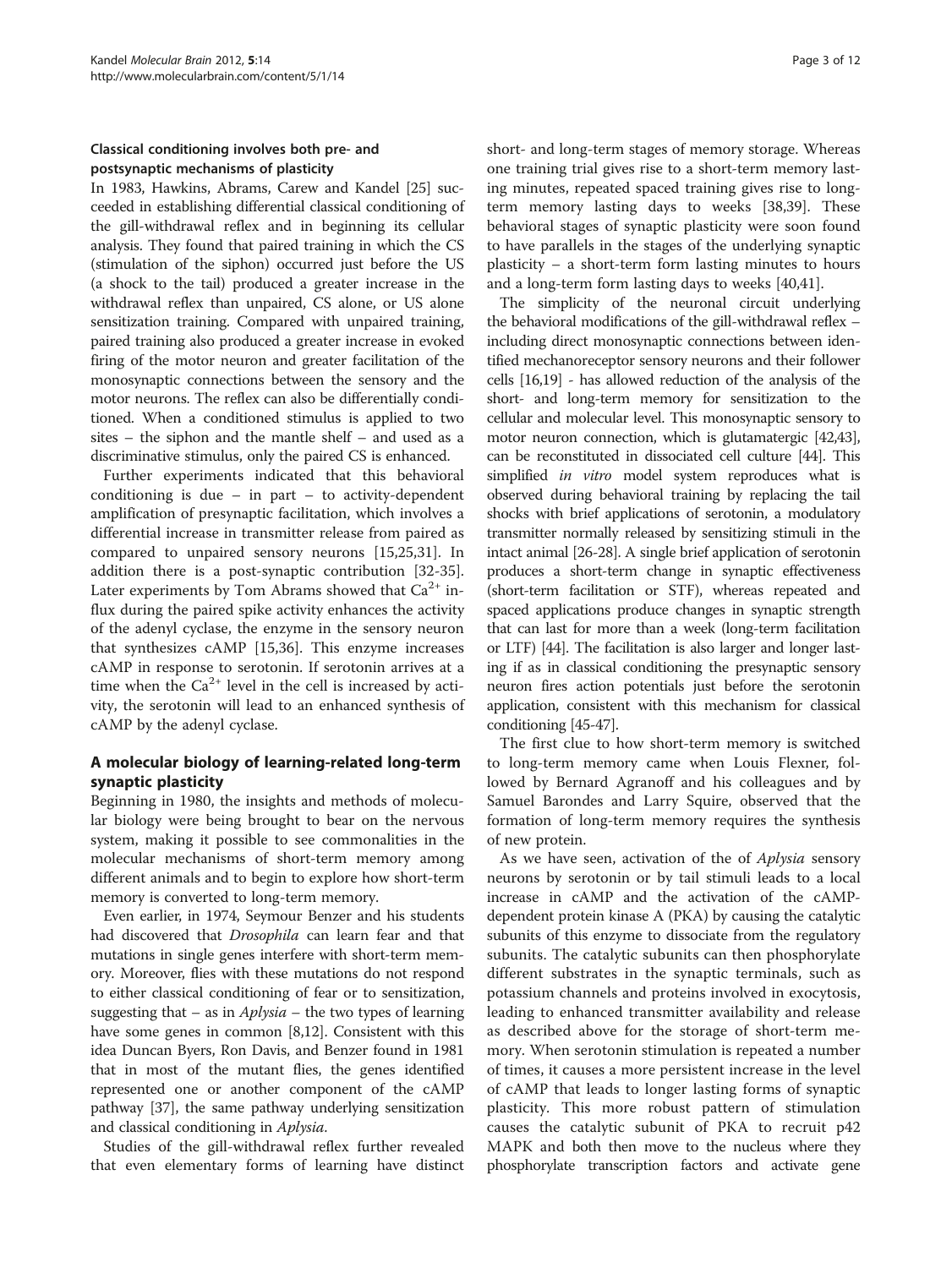expression required for the induction of long-term memory [[48,49\]](#page-9-0).

In addition to protein kinases, synaptic protein phosphatases also play a key role in regulating the initiation of long-term synaptic changes. Various protein phosphatases, such as PP1 and calcineurin, counteract the local activity of PKA acting as inhibitory constraints of memory formation. For example, calcineurin can act as a memory suppressor for sensitization in the *Aplysia* [\[50](#page-9-0)]. Thus, an equilibrium between both kinase and phosphatase activities at a given synapse gates the synaptic signals that reach the nucleus and thus, can regulate both memory storage and retrieval [[50\]](#page-9-0).

#### Activation of nuclear transcription factors

Long-term memory is represented at the cellular level by activity-dependent modulation of both the function and the structure of specific synaptic connections that, in turn, depends on the activation of specific patterns of gene expression [[15\]](#page-8-0). As mentioned above, the inhibition of transcription or translation blocks the formation of long-term memory in a variety of model systems, but does not affect short-term memory.

Studies in Aplysia first revealed the participation of the cAMP/PKA-signaling pathway in synaptic facilitation and sensitization [\[15,](#page-8-0)[24\]](#page-9-0). In 1986, Marc Montminy and R.H. Goodman first defined a conserved DNA sequence in the promoter elements that are activated by cAMP, then called CRE – the cAMP Response Element. The CRE is one of the DNA response elements contained within the control region of a gene. The binding of different transcription factors to these response elements regulates the activity of RNA polymerase, thereby determining when and to what level a gene is expressed. In 1987 Marc Montminy and L.M. Bilezikjian described CREB (cAMP Response Element Binding protein) as a cellular transcription factor that binds the cAMP response element (CRE) – thereby increasing the transcription of the somatostatin gene. The CRE-binding protein (CREB1), functions as a transcriptional activator only after it is phosphorylated by either PKA, MAPK or CaMK (for review see [\[51](#page-9-0)].) Evidence for a direct role of CRE-driven transcription, downstream of the cAMP pathway, in memory-related synaptic plasticity was provided more than a decade later. In 1990, Pramod Dash found that, during LTF in *Aplysia* neurons, PKA activates gene expression via an Aplysia CREB (Dash, Hochner, and Kandel, [\[52\]](#page-9-0)). Blocking the binding of CREB1 to its DNA response element selectively eliminated the long-term process. Dash et al. [\[52](#page-9-0)] microinjected CRE oligonucleotides into sensory neurons co-cultured with motor neurons. This oligonucleotide inhibits the function of CREB1 by binding to the CREB1 protein within the cell, thereby preventing it from binding to CRE sites in the

regulatory regions of cAMP-responsive genes and activating gene expression. While injection of the CRE oligonucleotide had no effect on STF, it selectively blocked LTF.

Most of the upstream signaling cascade leading to CREB activation appears to be conserved through evolution, and many aspects of the role of CREB in synaptic plasticity described in invertebrates have also been observed in the mammalian brain, although the role of CREB in explicit forms of memory appears to be more complex than in implicit forms of memory in invertebrates (see reviews by [[53,54\]](#page-9-0)).

In Aplysia sensory neurons, the activity of ApCREB1 leads to the expression of several immediate-response genes, such as ubiquitin hydrolase, that stabilize STF [[55\]](#page-9-0), and the transcription factor CCAAT-box-enhanced binding-protein (C/EBP), whose induction has been shown to be critical for LTF [[56\]](#page-9-0). This induced transcription factor (in concert with other constitutively expressed molecules such as ApAF, [[57\]](#page-9-0)) activates a second wave of downstream genes that lead to the growth of new synaptic connections. These genes represent only two of a family of physiological relevant examples of gene products generated by CREB activity.

Initial studies of the molecular switch from short-term to long-term memory in Aplysia and Drosophila focused on regulators like CREB-1 that promote memory storage. However, subsequent studies in Aplysia and in the fly revealed the surprising finding that the switch to long-term synaptic change and the growth of new synaptic connections is also constrained by memory suppressor genes (see [[58](#page-9-0)]). One important memory suppressor gene that constrains the growth of new synaptic connections is CREB-2 [\[58,59](#page-9-0)], which when over-expressed blocks long-term synaptic facilitation in Aplysia. When CREB-2 is removed, a *single* exposure to serotonin, which normally produces an increase in synaptic strength lasting only minutes, will increase synaptic strength for days and induce the robust growth of new synaptic connections [[59\]](#page-9-0).

The formation of LTF thus requires the activation of ApCREB1 by PKA [[48\]](#page-9-0) and the concomitant downregulation of ApCREB2 by MAPK [[49](#page-9-0),[60](#page-9-0),[61](#page-9-0)]. Conversely, the injection of pApCREB1 can by itself trigger facilitation lasting 24 h and this can be stabilized by a single pulse of serotonin [[62,63\]](#page-9-0).

These studies reveal that long-term synaptic changes are governed by both positive and negative regulators, and that the transition from STF to LTF requires the simultaneous removal of transcriptional repressors and activation of transcriptional activators. These transcriptional repressors and activators can interact with each other both physically and functionally. It is likely that the transition is a complex process involving temporally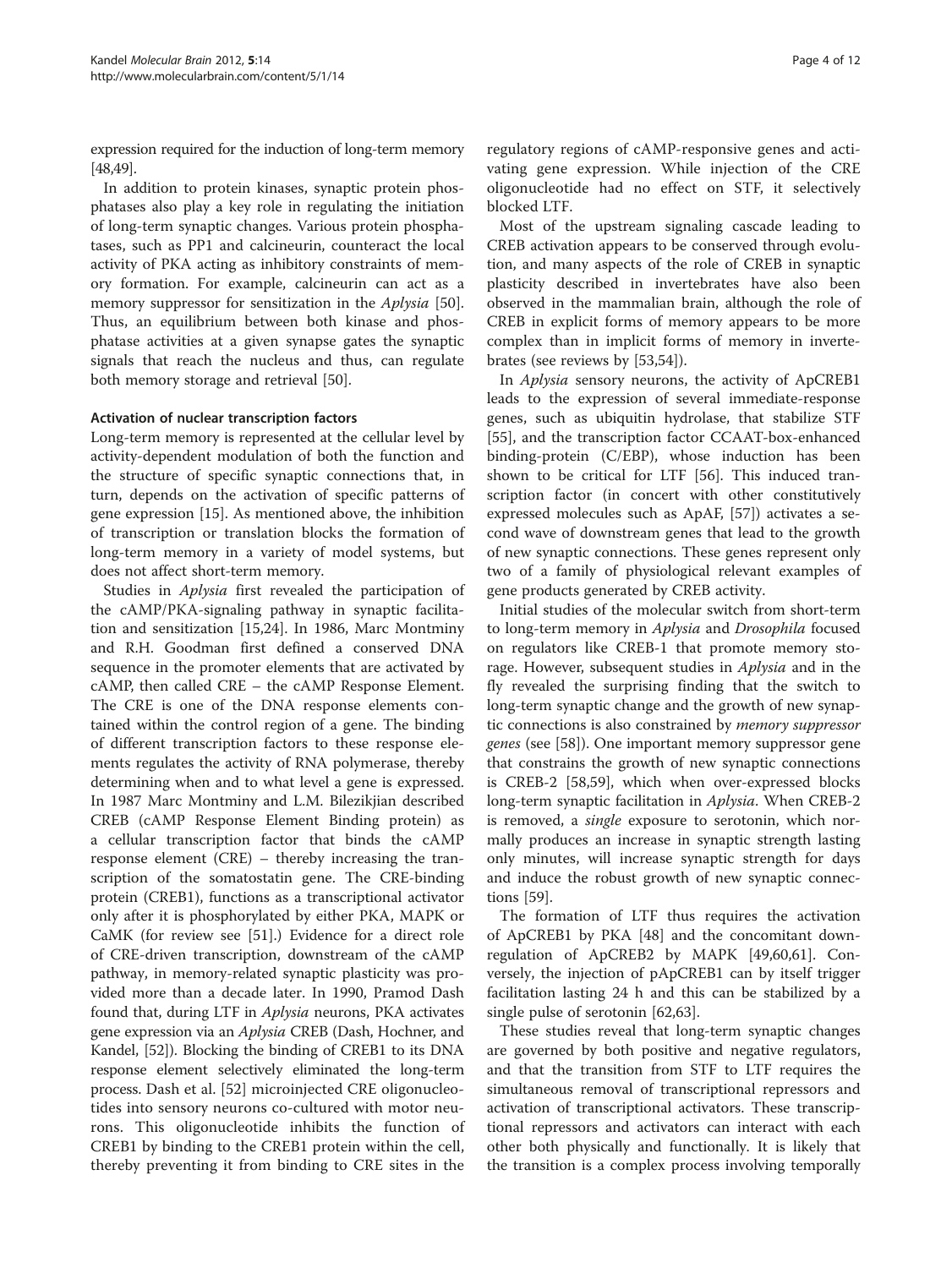distinct phases of gene activation, repression, and regulation of signal transduction [[58,62,63](#page-9-0)]. The CREB-mediated response to extracellular stimuli can be modulated by a number of kinases (PKA, CaMKII, CaMKIV, RSK2, MAPK, and PKC) and phosphatases (PP1 and Calcineurin). The CREB regulatory unit may therefore serve to integrate signals from various signal transduction pathways. This ability to integrate signaling, as well as to mediate activation or repression, may explain why CREB is so central to memory storage.

Finally, although we have focused on CREB- dependent gene expression is present in flies given its conserved role in memory formation through evolution, other transcription factors, such as SRF, c-fos, EGR-1 or NF-κB [\[64-67](#page-9-0)] are also likely to contribute to the transcriptional regulation that accompanies long-lasting forms of synaptic plasticity for different forms of learning in different animal species.

#### Chromatin alteration and epigenetic changes in gene expression with memory storage

Studies by Guan et al. [\[68](#page-10-0)] have examined directly the role of CREB-mediated responses in long-term synaptic integration by studying the long-term interactions of two opposing modulatory transmitters important for behavioral sensitization in Aplysia. Using chromatin immunoprecipitation techniques to investigate how opposing inputs are integrated in the nucleus of sensory neurons, they found that both the facilitatory and inhibitory modulatory transmitters activate signal transduction pathways that alter promoter occupancy by activator or repressor CREB isoforms and subsequently affect nucleosome structure bidirectionally through acetylation and deacetylation of histone residues in chromatin.

These studies also revealed the contribution of histone tail acetylation, a modification that favors transcription and is associated with active *loci*, to LTF formation. Guan et al. [\[68](#page-10-0)] found that both facilitatory and inhibitory stimuli bidirectionally alter the acetylation stage and structure of promoters driven by the expression of genes involved in the maintenance of LTF, such as C/EBP. This study also demonstrated that enhancing histone acetylation with deacetylase (HDAC) inhibitors facilitates the induction of LTF [[68\]](#page-10-0). These results indicate that critical chromatin changes occur during the formation of longterm memory and that these changes are required for the stable maintenance of these memories.

Although, epigenetic mechanisms were widely known to be involved in the formation and long-term storage of cellular information in response to transient environmental signals, the discovery of their putative relevance in adult brain function is relatively recent [\[68,69](#page-10-0)]. The epigenetic marking of chromatin, such as histone modification, chromatin remodeling and the activity of retrotransposons, may thus have long-term consequences in the transcriptional regulation of specific loci involved for long-term synaptic changes [\[70\]](#page-10-0).

Long-term memory fundamentally differs from the short-term process in involving the growth of new synaptic connections. In one of the most surprising and dramatic findings in the early study of long-term memory, Craig Bailey and Mary Chen found that profound structural changes accompany the storage of long-term memory in both habituation and sensitization of the gillwithdrawal reflex. The sensory neurons from habituated animals retract some of their presynaptic terminals so that they make 35 percent fewer connections with motor neurons and interneurons than do sensory neurons from control animals. By contrast, following longterm sensitization the number of presynaptic terminals of the sensory neurons increases over two-fold. This learning-induced synaptic growth is not limited to sensory neurons. The dendrites of the postsynaptic motor neurons also grow and remodel to accommodate the additional sensory input. These results demonstrate that clear structural changes in both the pre-and postsynaptic cells can accompany even elementary forms of learning and memory in *Aplysia* and serve to increase or decrease the total number of functional synaptic connections critically involved in the behavioral modification [[71\]](#page-10-0). Moreover, the findings on sensitization also provide evidence for an intriguing notion – that the growth of new synapses may represent the final and perhaps most stable phase of long-term memory storage, raising the possibility that the persistence of the long-term process might be achieved, at least in part, because of the relative stability of synaptic structure.

Together, these early cellular studies of simple behaviors provided direct evidence supporting Ramon y Cajal's suggestion that synaptic connections between neurons are not immutable but can be modified by learning, and that those anatomical modifications serve as elementary components of memory storage. In the gill-withdrawal reflex, changes in synaptic strength occurred not only in the connections between sensory neurons and their motor cells but also in the connections between the sensory neurons and the interneurons. Thus, memory storage, even for elementary procedural memories is distributed among multiple sites. The studies showed further that a single synaptic connection is capable of being modified in opposite ways by different forms of learning, and for different periods of time ranging from minutes to weeks for different stages of memory.

#### Synaptic capture

Retrograde signaling from the synapse to the nucleus

One of the features that fundamentally distinguishes the storage of long-term memory from short-term cellular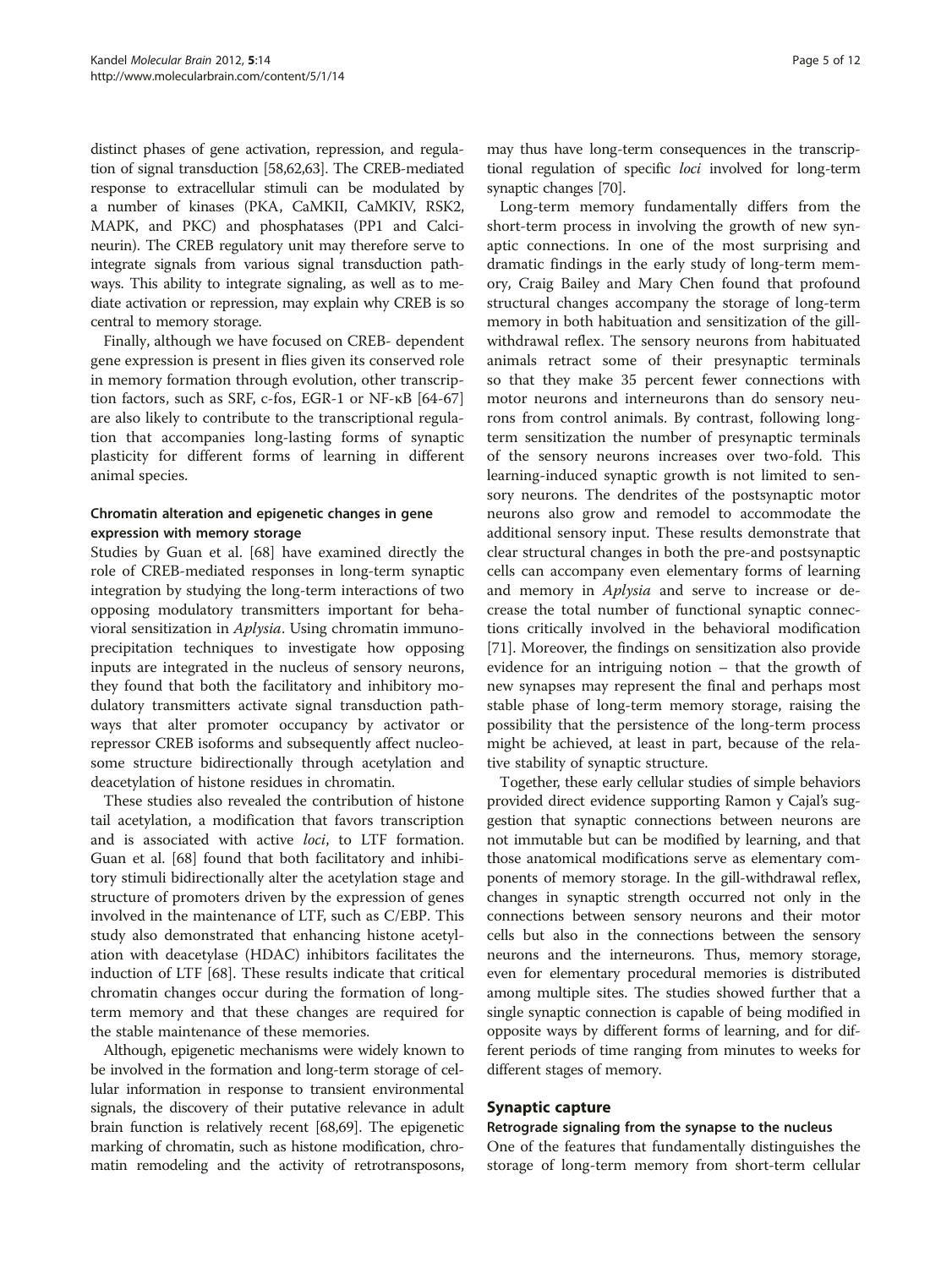changes is the requirement for the activation of gene expression. Given this requirement at the nucleus, one might expect that LTF would have to be cell-wide. However, experiments by Martin et al. using local applications of serotonin in the Aplysia bifurcated sensory neuron-two motor neuron culture preparation [\[63](#page-9-0)[,72](#page-10-0)], as well as parallel experiments by Frey and Morris in the hippocampus [[73](#page-10-0)], demonstrated that synapses could be modified independently in a protein synthesis–dependent manner. Thus, LTF and the associated synaptic changes are synapse-specific, and this synapse specificity also requires CREB-1 and is blocked by an antibody to CREB-1. This implies that there must be not only retrograde signaling from the synapse back to the nucleus [\[72,74](#page-10-0)], but also anterograde signaling from the nucleus to the synapse. Recently, Thompson et al. [\[75](#page-10-0)] have found that serotonin stimulation which produces LTF in Aplysia sensory-motor neuron co-cultures triggers the nuclear translocation of importins, proteins involved in carrying cargos through nuclear pore complexes (see also [[74](#page-10-0)]). Similarly, in hippocampal neurons, NMDA activation or LTP induction, but not depolarization, leads to translocation of importin [\[75\]](#page-10-0). Although details underlying the translocation of these retrograde signals remain unknown, the effector molecules identified thus far appear to be conserved in both invertebrates and vertebrates. The future identification of the molecular cargoes of importin and its signaling role in the nucleus are likely to increase our understanding of how transcription-dependent memory is regulated.

Following transcriptional activation, newly synthesized gene products, both mRNAs and proteins, have to be delivered specifically to the synapses whose activation originally triggered the wave of gene expression. To explain how this specificity can be achieved in a biologically economical way in spite of the massive number of synapses in a single neuron, Martin et al. [\[49,61](#page-9-0)[,72\]](#page-10-0) and Frey and Morris [[73](#page-10-0)] proposed the synaptic capture hypothesis. This hypothesis, also referred to some times as synaptic tagging, proposes that the products of gene expression are delivered throughout the cell, but are only functionally incorporated in those synapses that have been tagged by previous synaptic activity. The "synaptic tag" model has been supported by a number of studies both in the rodent hippocampus [\[73,76](#page-10-0)-[78](#page-10-0)] and Aplysia [[63,](#page-9-0)[72\]](#page-10-0).

#### Molecular mechanisms of synaptic capture

Studies of synaptic capture at the synapses between the sensory and motor neurons of the gill-withdrawal reflex in Aplysia have demonstrated that to achieve synapsespecific LTF more than the production of CRE-driven gene products in the nucleus is necessary. One also needs a PKA-mediated covalent signal to mark the stimulated

synapses and local protein synthesis to stabilize that mark [[63](#page-9-0)[,72](#page-10-0)]. Thus, injection into the cell body of phosphorylated CREB-1 gives rise to LTF at all the synapses of the sensory neuron by seeding these synapses with the protein products of CRE-driven genes. However, this facilitation is not maintained beyond 24–48 hours and not accompanied by synaptic growth unless the synapse is also marked by the short-term process, a single pulse of serotonin [\[63](#page-9-0)].

How is a synapse marked? Martin et al. [[72\]](#page-10-0) found two distinct components of marking in *Aplysia*, one that requires PKA and initiates long-term synaptic plasticity and growth, and one that stabilizes long-term functional and structural changes at the synapse and requires (in addition to protein synthesis in the cell body) local protein synthesis at the synapse. Since mRNAs are made in the cell body, the need for the local translation of some mRNAs suggests that these mRNAs are presumably dormant while they are transported from the cell body to the synapses of the neuron and are only activated at appropriate synapses in response to specific signals. If that were true, one way of activating protein synthesis at these specific synapses would be to recruit to these synapses a regulator of translation that is capable of activating dormant mRNA.

Kausik Si began to search for such a regulator of protein synthesis. In Xenopus oocytes, Joel Richter had found that maternal RNA is silent until activated by the cytoplasmic polyadenylation element binding protein (CPEB) [[79](#page-10-0)]. Si searched for a homolog in Aplysia and found in addition to the developmental isoform studied by Richter a new isoform of CPEB with novel properties. Blocking this isoform at a marked (active) synapse prevented the maintenance but not the initiation of longterm synaptic facilitation [\[80,81](#page-10-0)]. Indeed, blocking ApC-PEB blocks memory days after it is formed. An interesting feature about this isoform of Aplysia CPEB is that its N-terminus resembles the prion domain of yeast prion proteins and endows similar self-sustaining properties to Aplysia CPEB. But unlike other prions which are pathogenic, ApCPEB appears to be a functional prion. The active self-perpetuating form of the protein does not kill cells but rather has an important physiological function.

The Si lab and the Barry Dickson lab have found, independently, that long-term memory in Drosophila also involves CPEB for a learned courtship behavior in which males are conditioned to suppress their courtship upon prior exposure to unreceptive females. When the prion domain of the Drosophila CPEB is mutated, there is loss of long-term courtship memory [\[82,83\]](#page-10-0).

Prion-like proteins represent auto-replicative structures that may serve as a persistent form of information [[84\]](#page-10-0). Si and I have recently proposed a model based on the prion-like properties of *Aplysia* neuronal cytoplasmic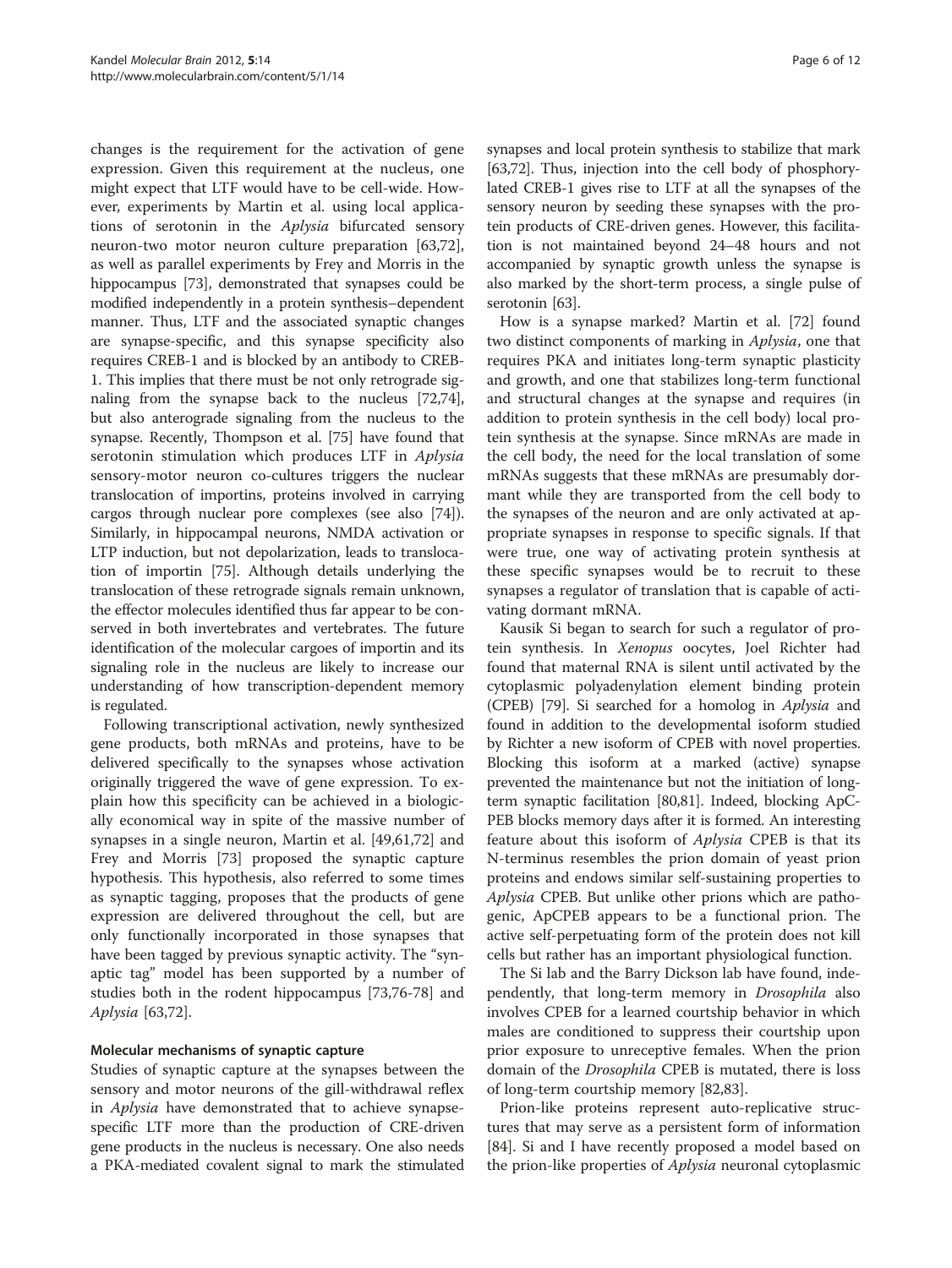polyadenylation element binding protein (CPEB) [\[85](#page-10-0)]. Neuronal CPEB can activate the translation of dormant mRNAs through the elongation of their poly-A tail. Aplysia CPEB has two conformational states: one is inactive or acts as a repressor, while the other is active. In a naive synapse, the basal level of CPEB expression is low and its state is inactive or repressive. According to the model of Si et al., serotonin induces an increase in the amount of neuronal CPEB. If a given threshold is reached, this causes the conversion of CPEB to the prion-like state, which is more active and lacks the inhibitory function of the basal state [\[85\]](#page-10-0). Once the prion state is established at an activated synapse, dormant mRNAs, made in the cell body and distributed cell-wide, would be translated but only at the activated synapses. Because the activated CPEB can be selfperpetuating, it could contribute to a self-sustaining synapse-specific long-term molecular change and provide a mechanism for the stabilization of learning-related synaptic growth and the persistence of memory storage.

# Emergence of a genetics of learning-related synaptic plasticity for explicit memory

Unlike implicit memory, the conscious remembrance of things past requires a complex system involving the medial temporal lobe and the hippocampus. A new era of research was opened in 1971 when John O'Keefe made the amazing discovery that neurons in the hippocampus of the rat register information not about a single sensory modality—sight, sound, touch, or pain—but about the space surrounding the animal, a feat that depends on information from several senses (O'Keefe and Dostrovsky, [[85](#page-10-0)]). These cells which O'Keefe referred to as "place cells" fire selectively when an animal enters a particular area of the spatial environment. Based on these findings, O'Keefe and Nadel [[86\]](#page-10-0) suggested that the hippocampus contains a cognitive map of the external environment that the animal uses to navigate.

Independent of O'Keefe, Timothy Bliss and Terje Lømo, working in Per Andersen's laboratory in Oslo, were also investigating the hippocampus and discovered that the synapses of the perforant pathway of the hippocampus have remarkable plastic capabilities that could serve for memory storage (Bliss and Lømo, [\[87\]](#page-10-0)). It soon became clear that a brief, high frequency train of action potentials in any one of the three major hippocampal pathways strengthens synaptic transmission. This longterm potentiation (LTP) has several forms. In the perforant and Schaffer collateral pathways, LTP is associative, requiring presynaptic closely followed by postsynaptic activity. In the mossy fiber pathway, LTP is nonassociative; it requires no coincident activity [\[88](#page-10-0)].

A key insight into the various forms of LTP derived from Jeffrey Watkins's discovery in the 1960s that

glutamate is the major excitatory transmitter in the brain and that it acts on a number of different receptors, which he divided into two major groups: NMDA and non-NMDA (AMPA, kainate, and metabotropic) receptors. In the course of finding specific antagonists for each of these, Watkins discovered that  $Mg^{2+}$  blocks the NMDA receptor [\[89](#page-10-0)]. Philippe Ascher and independently Gary Westbrook next found that the  $Mg^{2+}$  blockade is voltagedependent [[90,91](#page-10-0)]. This was important because LTP in the Schaffer collateral pathway requires the NMDA receptor [[89](#page-10-0)] and the receptor is unblocked when the postsynaptic cell is depolarized, which normally occurs only in response to a burst of presynaptic action potentials. Thus, the NMDA receptor has Hebbian associative properties; to release the  $Mg^{2+}$  blockade, the presynaptic neuron must be activated to provide glutamate just before the postsynaptic cell fires an action potential [\[89\]](#page-10-0).

Gary Lynch and Roger Nicoll next found that the induction of LTP in the Schaffer collateral pathway requires an influx of  $Ca^{2+}$  into the postsynaptic cell [[92,93\]](#page-10-0). The  $Ca^{2+}$  activates directly or indirectly at least three protein kinases: (1) calcium/calmodulin protein kinase II  $[94,95]$ ; (2) protein kinase C  $[96]$  $[96]$ ; and (3) the tyrosine kinase fyn [\[97,98](#page-10-0)].

A major question that dominated thinking in the 1980s and 1990s is whether LTP in the Schaffer collateral pathway is expressed pre- or postsynaptically. Nicoll's finding that LTP in the Schaffer collateral pathway is associated with a selective increase in the AMPA-type receptor component of the EPSP with little change in the NMDA-type receptor component provided the first evidence that LTP at this synapse is both initiated and expressed postsynaptically [[99](#page-10-0)]. Roberto Malinow and Nicoll indepdently discovered that the increase in response of the AMPA-type receptors is due to a rapid insertion of new clusters of receptors in the postsynaptic membrane from a pool of intracellular AMPA-type receptors stored in recycling endosomes [\[100](#page-10-0)-[102](#page-10-0)]. Other studies, however, have implicated additional presynaptic changes that require one or more retrograde messengers from the postsynaptic cell [\[103,104\]](#page-10-0). These differences may depend on the frequency or pattern of stimulation used, or as suggested by Alan Fine, or on the developmental stage of the hippocampus [\[105\]](#page-10-0).

In 1986 Richard Morris made the first connection of LTP to spatial memory [\[106](#page-10-0)] by demonstrating that NMDA receptors must be activated for spatial learning in the rat. This led to a more detailed set of correlations between memory and the phases of LTP.

### a) Earlier and Late LTP

Long-term potentiation in the hippocampus proved to have both early and late phases, much as longterm synaptic facilitation in Aplysia does. One train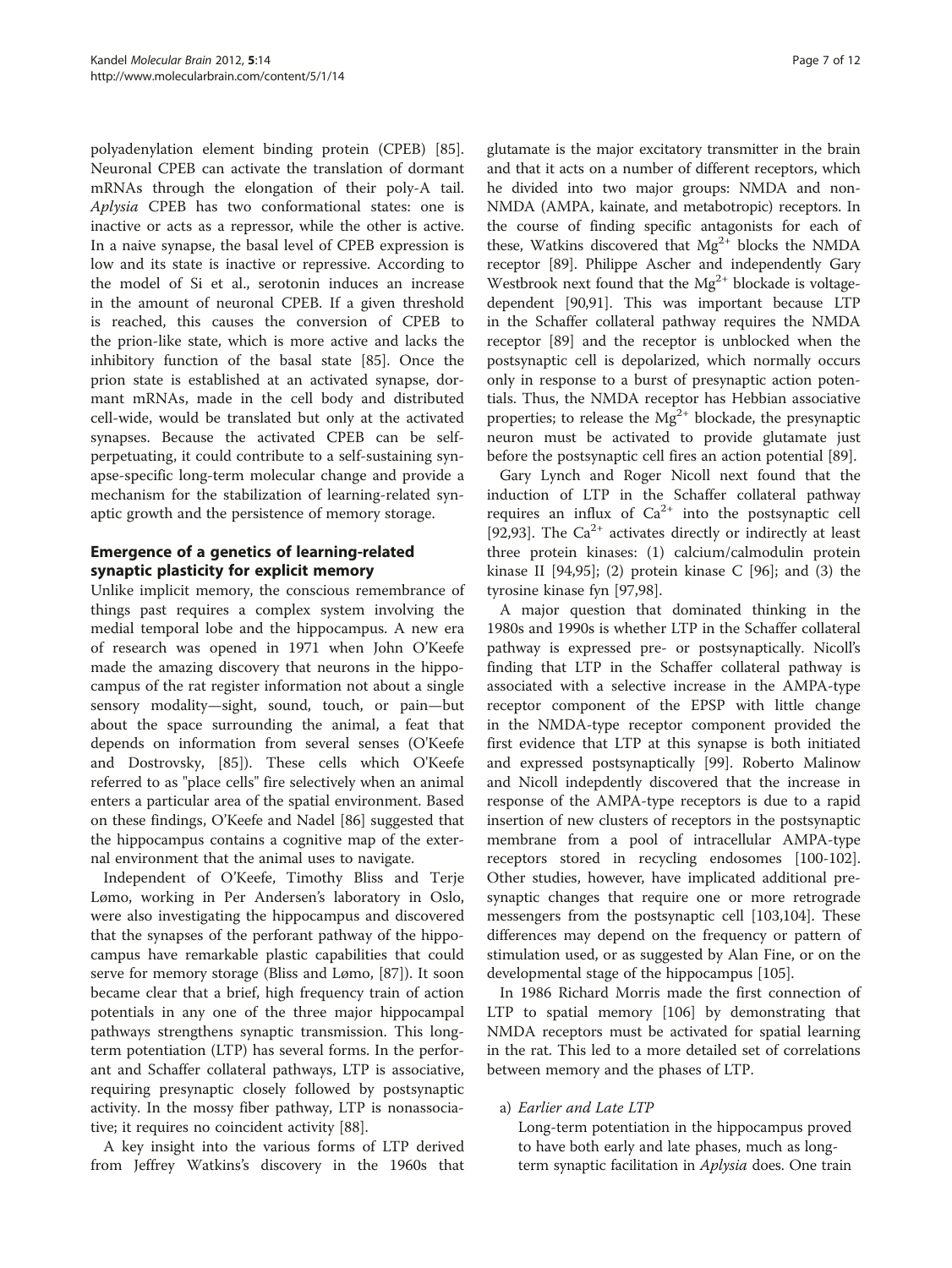of stimuli produces the early phase (E-LTP), which lasts 1 to 3 hours and does not require protein synthesis. Four or more trains induce the late phase (L-LTP), which lasts at least 24 hours, requires protein synthesis, and is activated by PKA [\[107,108](#page-10-0)]. Unlike the early phase, which can involve separate presynaptic or postsynaptic changes, the late phase depends on a coordinate structural change in both the presynaptic and postsynaptic cell through the action of one or more orthograde and retrograde messengers that assure the orderly and coordinated remodeling of both components of the synapse.

b) Molecular Similarities Between Procedural and Declarative Memory

Procedural and declarative memory differ dramatically at the behavioral and cellular level. They use a different logic (unconscious versus conscious recall) and they are stored in different areas of the brain. Nevertheless, as summarized above, the two types share in common several molecular steps and an overall molecular logic. Both are created in at least two stages: one that does not require the synthesis of new protein and one that does. In both, short-term memory involves covalent modification of preexisting proteins and changes in the strength of preexisting synaptic connections, while long-term memory requires the synthesis of new protein and the growth of new connections. Moreover, at least some examples of both forms of memory use PKA, MAP kinase, CREB-1, and CREB-2 signaling pathway for converting short-term to long-term memory. Finally, both forms appear to use morphological changes at synapses to stabilize long-term memory, and both forms require a synaptic tag [\[109\]](#page-10-0).

In the 1980s and 1990s, genetic analyses of behavior pioneered in Drosophila by Seymour Benzer were opened up for the mouse by Ralph Brinster, Richard Palmiter, Mario Capecci, and John Smythies (for reviews see [[110,111](#page-10-0)]). It soon became possible to selectively manipulate individual genes in an intact animal to compare the effects of such manipulations on long term memory on the one hand and on the other hand on different forms of LTP in isolated hippocampal slices. These techniques, first used to study memory by Alcino Silva in Susumu Tonegawa's lab [[112,113\]](#page-10-0) and by Seth Grant in my lab [[97](#page-10-0)], revealed that interfering with LTP by knocking out specific kinases (CAMKII, fyn) also interfered with spatial memory. Genetically modified mice were also used to determine the consequences of selective defects in the late phase of LTP. Ted Abel developed

transgenic mice that expressed a mutant gene that

blocks the catalytic subunit of PKA[\[107\]](#page-10-0). Silva and Rusiko Bourtchouladze studied mice with mutations in CREB-1 [\[114\]](#page-10-0). Both lines of mice–those that blocked PKA with a knockout of CREB-1–had a serious defect in long-term spatial memory and both had roughly similar defects in LTP: the early phase was normal, but the late phase was blocked, providing strong evidence linking the phases of LTP to the phases of memory storage [[107](#page-10-0),[114\]](#page-10-0). In addition, a homolog of Aplysia CPEB named CPEB-3 has been found in mice raising the possibility that CPEB-3 may perform a similar function in vertebrates [[115](#page-10-0)]. A parallel, selfsustaining mechanism, mediated by PKMzeta, has been discovered independently in the mammalian brain by Todd Sacktor. Blocking PKC-zeta interferes with memory even days or weeks after it is formed [[116\]](#page-10-0). The finding of the roles of CPEB-3 and PKCzeta in the maintenance of memory storage suggests that in mammals as well as in *Aplysia* and flies memory must be actively sustained for long periods of time.

c) Consolidation and Competition in Memory Competition between neurons is necessary for refining neural circuitry, but does it play a role in encoding memories in the adult brain? In studies of the amygdala, Sheena Josselyn and Silva found that neurons with large amounts of the CREB switch, required for long-term memory, are selectively recruited in the memory of fear. Indeed, the relative activity of CREB at the time of learning determines whether a neuron is recruited [[117](#page-10-0)]. Conversely, if such neurons are deleted after learning, the memory of fear is blocked [\[118\]](#page-11-0).

Long-term memory requires also transcriptional activity in genes such as c-fos, zif268, that arc are rapidly and transiently induced by high frequency neural activity. Activity in these genes has therefore been used for many years to map brain activity patterns in the rodent brain. By providing a genetic readout of patterns of neural activity these genes provide the potential to obtain direct molecular control over ensembles of neurons based on their response to a given experience. In one recent study, the c-fos promoter was combined with elements of the Tet regulatory system in transgenic mice to allow the introduction of a lacZ marker into neurons activated with fear conditioning [[119\]](#page-11-0). The marker provided a long-lasting record of brain activity during learning that could be compared to activity during recall. A partial reactivation of the neurons that were active during learning and the strength of the recalled memory were correlated with the degree of circuit reactivation. This important new approach provides an opportunity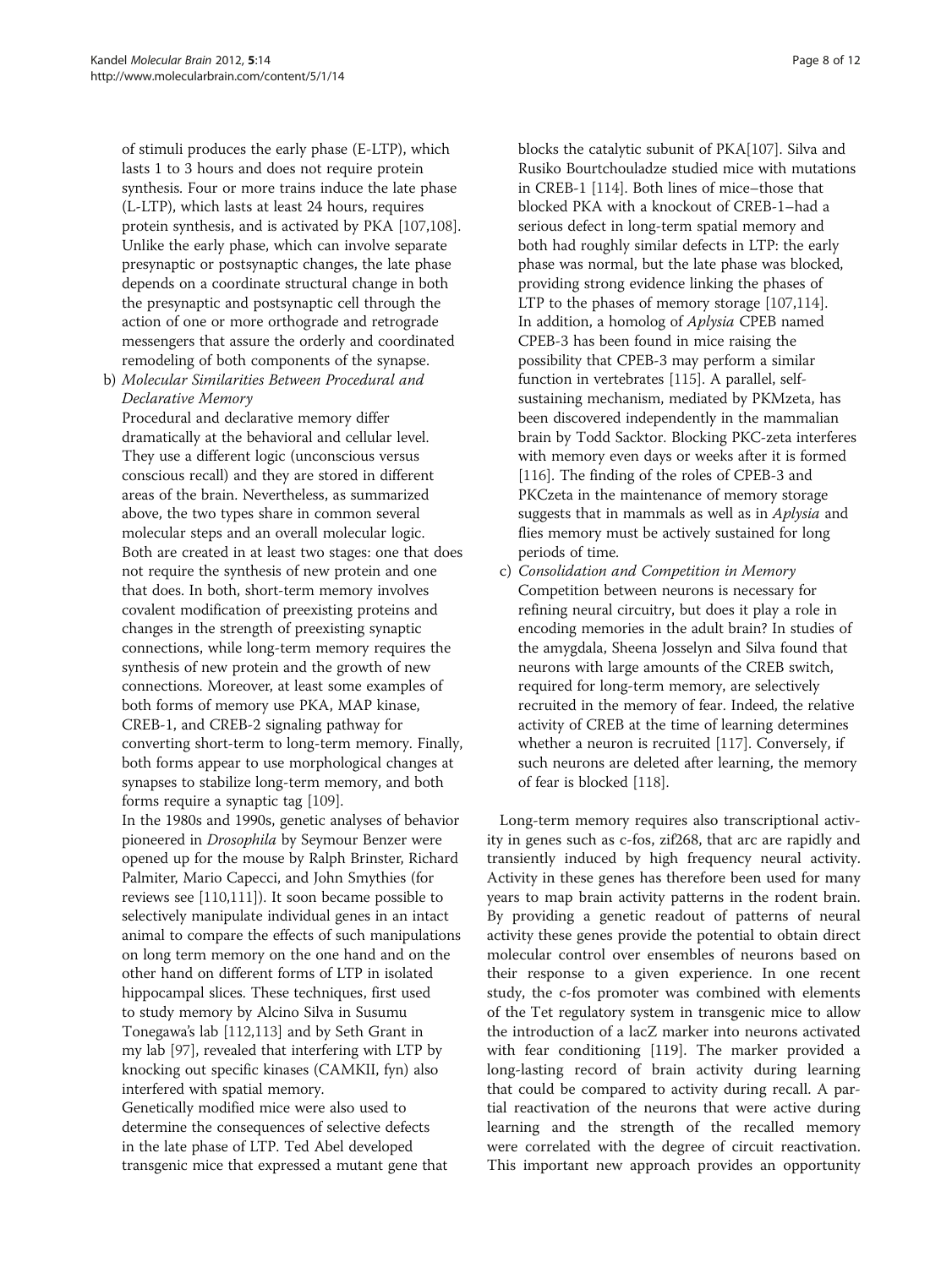<span id="page-8-0"></span>to introduce any genetically encoded effector molecule into neurons based on their recent activity thereby providing the potential to study circuits based on the specific memory they encode.

#### Overall view

We now understand – in considerable molecular detail – the mechanisms underlying long-term learning-related synaptic plasticity, and the importance that such plastic changes play in memory storage, across a broad range of species and forms of memory. One surprising finding is the remarkable degree of conservation of the molecular memory mechanisms: cAMP, PKA, CRE, CREB-1 and CREB-2, and even CPEB, in different brain regions within a species and across species widely separated by evolution. In fact, one of the most striking features that has emerged through the application of molecular biology to neural science is the ability to see how unified all of the biological sciences have become.

However, although it is now clear that long-term synaptic plasticity is a key step in memory storage, it is important to note that a simple enhancement in the efficacy of a synapse is not sufficient to store a complex memory. Rather, changes in synaptic function must occur within the context of an ensemble of neurons to produce a specific alteration in information flow through a neural circuit. With the recent development of powerful genetic tools, it may soon be possible to meet the daunting challenge of visualizing and manipulating such changes in neural circuitry [[120\]](#page-11-0).

It also will be interesting to see to what degree computational models will contribute to our further understanding of synaptic plasticity. The influential cascade model of synaptically stored memory by Stefano Fusi, Patrick Drew, and Larry Abbott [\[121\]](#page-11-0) emphasizes that switch-like mechanisms are good for acquiring and storing memory but bad for retaining it. Retention, they argue, requires a cascade of states, each more stable than its precursor. As their hypothesis predicted, a progressive stabilization of changes in the synapse has been found to take place during the transition from shortterm to intermediate-term to long-term memory storage (Jin et al. [[122,123](#page-11-0)]). Moreover, possible interactions between CPEB and PKC-ζ might provide additional semistable states within the long-term memory domain.

A major reason why computational neuroscience is rising and becoming more powerful and more interesting, as evident in the cascade model, is that these models lend themselves to experimental testing. In the future, however, computational models will need to broaden their focus to include the role of modulatory transmitters, the molecular components of synapses and their anatomical substrates.

Finally, we need to understand how memory is recalled. This is a deep problem whose analysis is just beginning. Mayford has made an important start of this problem and found that the same cells activated in the amygdala during the acquisition of learned fear are reactivated during retrieval of those memories. In fact, the number of reactivated neurons correlated positively with the behavioral expression of learned fear, indicating that associative memory has a stable neural correlate [\[119](#page-11-0)]. But one of the characteristics of declarative memory is the requirement for conscious attention for recall. How does this attention mechanism come into play? Do modulatory transmitters such as dopamine and acetylcholine have a role in the retrieval process?

#### Acknowledgements

My research is supported by the Howard Hughes Medical Institute.

Received: 22 February 2012 Accepted: 18 April 2012 Published: 14 May 2012

#### References

- Scoville WB, Milner B: Loss of recent memory after bilateral hippocampal lesions. J Neurol Neurosurg Psych 1957, 20:11–21.
- 2. Squire LR: Memory and the hippocampus: a synthesis from findings with rats, monkeys, and humans. Psychol Rev 1992, 99:195–231.
- 3. Schacher DL, Tulving E: What are the memory systems of 1994? In memory systems. Edited by Schacher DL, Tulving E. Cambridge, MA: MIT Press; 1994:38.
- 4. Kandel ER, Spencer WA: Cellular neurophysiological approaches in the study of learning. Physiol Rev 1968, 48:65–134.
- Cajal SR: La fine structure des centres nerveux. Proc R Soc Lond 1894, 55:444–468.
- 6. Konorski J: Conditioned reflexes and neuronal organization. New York: Cambridge University Press; 1948.
- 7. Alkon DL: Associative training of Hermissenda. J Gen Physiol 1974, 64:70–84.
- 8. Dudai Y, Jan YN, Byers D, Quinn WG, Benzer S: Dunce, a mutant of Drosophila deficient in learning. Proc. Natl Acad Sci USA 1976, 73:1684–1688.
- 9. Krasne FB: Excitation and habituation of the crayfish escape reflex: the depolarizing response in lateral giant fibres of the isolated abdomen. J Exp Biol 1969, 50:29–46.
- 10. Kupfermann I, Kandel ER: Neuronal controls of a behavioral response mediated by the abdominal ganglion of Aplysia. Science 1969, 164:847–850.
- 11. Menzel R, Erber J: Learning and memory in bees. Sci Am 1978, 239:80-87.
- 12. Quinn WG, Harris WA, Benzer S: Conditioned behavior in Drosophila melanogaster. Proc Natl Acad Sci USA 1974, 71:708–712.
- 13. Spencer W, Thompson RF, Nielson DR: Decrement of ventral root electrotonus and intracellularly recorded PSPs produced by iterated cutaneous afferent volleys. J Neurophysiol 1966, 29:253–274.
- 14. Thompson RF, McCormick DA, Lavond DG, Clark GA, Kettner RE, Mauk MD: Initial localization of the memory trace for a basic form of associative learning. Prog Psychobiol Physiol Psychol 1983, 10:167–196.
- 15. Kandel ER: The molecular biology of memory storage: A dialogue between genes and synapses. Science 2001, 294:1030–1038.
- 16. Castellucci V, Pinsker H, Kupfermann I, Kandel ER: Neuronal mechanisms of habituation and dishabituation of the gill-withdrawal reflex in Aplysia. Science 1970, 167:1745–1748.
- 17. Castellucci VF, Kandel ER, Schwartz JH, Wilson FD, Nairn AC, Greengard P: Intracellular injection of the catalytic subunit of cyclic AMP-dependent protein kinase simulates facilitation of transmitter release underlying behavioral sensitization in Aplysia. Proc Natl Acad Sci USA 1980, 77:7492–7496.
- 18. Castellucci V, Kandel ER: Presynaptic facilitation as a mechanism for behavioral sensitization in Aplysia. Science 1976, 194:1176–1178.
- 19. Cohen RE, Kaplan SW, Kandel ER, Hawkins RD: A simplified preparation for relating cellular events to behavior: Mechanisms contributing to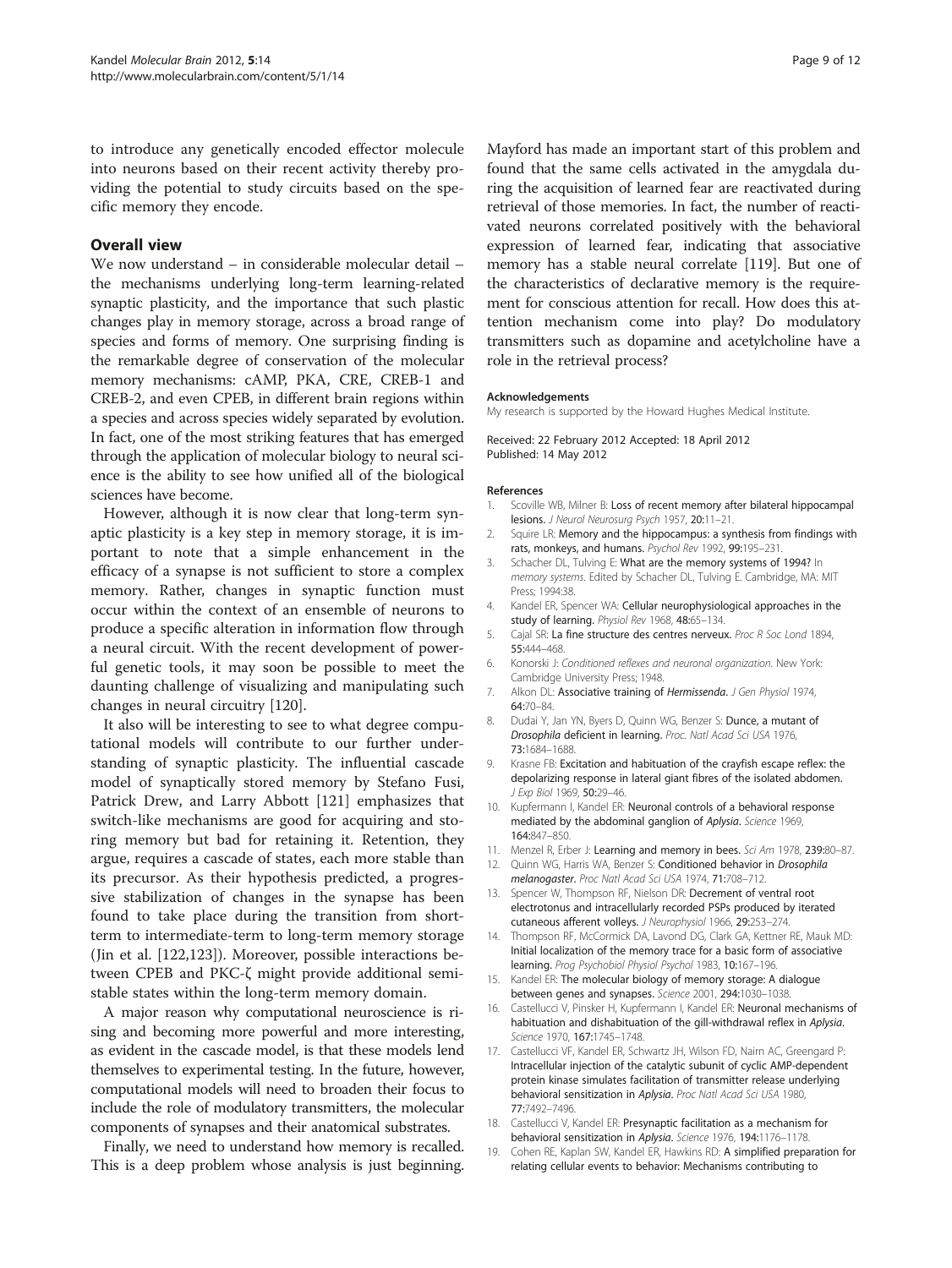<span id="page-9-0"></span>habituation, dishabituation, and sensitization of the Aplysia gillwithdrawal reflex. J Neurosci 1997, 17:2886–2899.

- 20. Zucker RS, Kennedy D, Selverston AI: Neuronal circuit mediating escape responses in crayfish. Science 1971, 173:645–650.
- 21. Carew TJ, Sahley CJ: Invertebrate learning and memory: From behavior to molecules. Annu Rev Neurosci 1986, 9:435–487.
- 22. Kandel ER: Cellular basis of behavior: An introduction to behavioral neurobiology. San Francisco: W.H. Freeman; 1976.
- 23. Rescorla RA, Wagner AR: A theory of Pavlovian conditioning: variations in the effectiveness of reinforcement and nonreinforcement. In Classical Conditioning II: Current Research and Theory. Edited by Black AH, Prokasy WF. New York: Appleton; 1972:64–99.
- 24. Brunelli M, Castellucci V, Kandel ER: Synaptic facilitation and behavioral sensitization in Aplysia: Possible role of serotonin and cyclic AMP. Science 1976, 194:1178–1181.
- 25. Hawkins RD, Abrams TW, Carew TJ, Kandel ER: A cellular mechanism of classical conditioning in Aplysia: activity-dependent amplification of presynaptic facilitation. Science 1983, 219:400–415.
- 26. Marinesco S, Carew TJ: Serotonin release evoked by tail nerve stimulation in the CNS of Aplysia: characterization and relationship to heterosynaptic plasticity. J Neurosci 2002, 22:2299–2312.
- 27. Glanzman DL, Mackey SL, Hawkins RD, Dyke AM, Lloyd PE, Kandel ER: Depletion of serotonin in the nervous system of Aplysia reduces the behavioral enhancement of gill withdrawal as well as the heterosynaptic facilitation produced by tail shock. *J Neurosci* 1989, 9:4200-4213.
- 28. Mackey SL, Kandel ER, Hawkins RD: Identified serotonergic neurons LCB1 and RCB1 in the cerebral ganglia of Aplysia produce presynaptic facilitation of siphon sensory neurons. J Neurosci 1989, 9:4227-4235.
- 29. Sutherland EW: Studies on the mechanism of hormone action. In Nobel Lectures in Physiology or Medicine (1971–1980). Edited by Lindsten Jan. Singapore: World Scientific Publishing Co; 1992:1–22.
- 30. Corbin JD, Krebs EG: A cyclic AMP-stimulated protein kinase in adipose tissue. Biochem Biophys Res Comm 1969, 36:328–336.
- 31. Antonov I, Antonova I, Kandel ER, Hawkins RD: The contribution of activitydependent synaptic plasticity to classical conditioning in Aplysia. J Neurosci 2001, 21:6413–6422.
- 32. Lin XY, Glanzman DL: Hebbian induction of long-term potentiation of Aplysia sensorimotor synapses: partial requirement for activation of an NMDA-related receptor. Proc R Soc Lond B Biol Sci 1994, 255:215–221.
- 33. Glanzman DL: Postsynaptic regulation of the development and long-term plasticity of Aplysia sensorimotor synapses in cell culture. J Neurobiol 1994, 25:666–693.
- 34. Antonov I, Antonova I, Kandel ER, Hawkins RD: Activity-dependent presynaptic facilitation and Hebbian LTP are both required and interact during classical conditioning in Aplysia. Neuron 2003, 37:135–147.
- 35. Byrne JH, Kandel ER: Presynaptic facilitation revisited: state and time dependence. J Neurosci 1996, 16:425–435.
- 36. Abrams TW, Karl KA, Kandel ER: Biochemical studies of a stimulus convergence during classical conditioning in Aplysia: dual regulation of adenylate cyclase by  $Ca^{2+}/c$ almodulin and transmitter. *J Neurosci* 1991, 11:2655–2665.
- 37. Byers D, Davis RL, Kiger JA: Defect in cyclic AMP phosphodiesterase due to the dunce mutation of learning in Drosophila melanogaster. Nature 1981, 289:79–81.
- 38. Carew TJ, Pinsker HM, Kandel ER: Long-term habituation of a defensive withdrawal reflex in Aplysia. Science 1972, 175:451-454.
- 39. Pinsker HM, Hening WA, Carew TJ, Kandel ER: Long-term sensitization of a defensive withdrawal reflex in Aplysia. Science 1973, 182:1039–1042.
- 40. Castellucci VF, Carew TJ, Kandel ER: Cellular analysis of long-term habituation of the gill-withdrawal reflex of Aplysia californica. Science 1978, 202:1306–1308.
- 41. Carew T, Castellucci VF, Kandel ER: Sensitization in Aplysia: restoration of transmission in synapses inactivated by long-term habituation. Science 1979, 205:417–419.
- 42. Dale N, Kandel ER: L-glutamate may be the fast excitatory transmitter of Aplysia sensory neurons. Proc Natl Acad Sci USA 1993, 90:7163-7167.
- 43. Trudeau LE, Castellucci VF: Excitatory amino acid neurotransmission of sensory-motor and interneuronal synapses of Aplysia californica. J Neurophysiol 1993, 70:1221–1230.
- 44. Montarolo PG, Goelet P, Castellucci VF, Morgan J, Kandel ER, Schacher S: A critical period for macromolecular synthesis in long-term heterosynaptic facilitation in Aplysia. Science 1986, 234:1249–1254.
- 45. Eliot LS, Hawkins RD, Kandel ER, Schacher S: Pairing-specific, activitydependent presynaptic facilitation at Aplysia sensory-motor neuron synapses in isolated cell cultures. J Neurosci 1994, 14:368-383.
- 46. Bao JX, Kandel ER, Hawkins RD: Involvement of presynaptic and postsynaptic mechanisms in a cellular analog of classical conditioning at Aplysia sensory-motor neuron synapse in isolated cell culture. J Neurosci 1998, 18:458–466.
- 47. Schacher S, Wu F, Sun Z-Y: Pathway-specific synaptic plasticity: activitydependent enhancement and suppression of long-term heterosynaptic facilitation at converging inputs on a single target. J Neurosci 1997, 17:597–606.
- 48. Bacskai BJ, Hochner B, Mahaut-Smith M, Adams SR, Kaang BK, Kandel ER, Tsien RY: Spatially resolved dynamics of cAMP and protein kinase A subunits in Aplysia sensory neurons. Science 1993, 260:222-226.
- 49. Martin KC, Michael D, Rose JC, Barad M, Casadio A, Zhu H, Kandel ER: MAP kinase translocates into the nucleus of the presynaptic cell and is required for long-term facilitation in Aplysia. Neuron 1997, 18:899–912.
- 50. Sharma SK, Bagnall MW, Sutton MA, Carew TJ: Inhibition of calcineurin facilitates the induction of memory for sensitization in Aplysia: requirement of mitogen-activated protein kinase. Proc Natl Acad Sci USA 2003, 100:4861–4866.
- 51. Montminy M: Transcriptional regulation by cyclic AMP. Annu Rev Biochem 1997, 66:807–822.
- 52. Dash PK, Hochner B, Kandel ER: Injection of cAMP-responsive element into the nucleus of Aplysia sensory neurons blocks long-term facilitation. Nature 1990, 345:718–721.
- 53. Barco A, Pittenger C, Kandel ER: CREB, memory enhancement and the treatment of memory disorders: promises, pitfalls and prospects. Expert Opin Ther Targets 2003, 7:101–114.
- 54. Lonze BE, Ginty DD: Function and regulation of CREB family transcription factors in the nervous system. Neuron 2002, 35:605–623.
- 55. Hegde AN, Inokuchi K, Pei W, Casadio A, Ghirardi M, Chain DG, Martin KC, Kandel ER, Schwartz JH: Ubiquitin C-terminal hydrolase is an immediateearly gene essential for long-term facilitation in Aplysia. Cell 1997, 89:115–126.
- 56. Alberini CM, Ghirardi M, Metz R, Kandel ER: C/EBP is an immediate-early gene required for the consolidation of long-term facilitation in Aplysia. Cell 1994, 76:1099–1114.
- 57. Bartsch D, Ghirardi M, Casadio A, Giustetto M, Karl KA, Zhu H, Kandel ER: Enhancement of memory-related long-term facilitation by ApAF, a novel transcription factor that acts downstream from both CREB1 and CREB2. Cell 2000, 103:595-608.
- 58. Abel T, Martin KC, Bartsch D, Kandel ER: Memory suppressor genes: Inhibitory constraints on the storage of long-term memory. Science 1998, 279:338–341.
- 59. Bartsch D, Ghirardi M, Skehel PA, Karl KA, Herder SP, Chen M, Bailey CH, Kandel ER: Aplysia CREB2 represses long-term facilitation: Relief of repression converts transient facilitation into long-term functional and structural change. Cell 1995, 83:979–992.
- 60. Guan Z, Kim JH, Lomvardas S, Holick K, Xu S, Kandel ER, Schwartz JH: p38 MAP kinase mediates both short-term and long-term synaptic depression in Aplysia. J Neurosci 2003, 23:7317-7325.
- 61. Michael D, Martin KC, Seger R, Ning M-M, Baston R, Kandel ER: Repeated pulses of serotonin required for long-term facilitation activate mitogenactivated protein kinase in sensory neurons in Aplysia. Proc Natl Acad Sci USA 1998, 95:1864–1869.
- 62. Bartsch D, Casadio A, Karl KA, Serodio P, Kandel ER: CREB1 encodes a nuclear activator, a repressor, and a cytoplasmic modulator that form a regulatory unit critical for long-term facilitation. Cell 1998, 95:211–223.
- Casadio A, Martin KC, Giustetto M, Zhu H, Chen M, Bartsch D, Bailey CH, Kandel ER: A transient, neuron-wide form of CREB-mediated long-term facilitation can be stabilized at specific synapses by local protein synthesis. Cell 1999, 99:221–237.
- Albensi BC, Mattson MP: Evidence for the involvement of TNF and NFkappaB in hippocampal synaptic plasticity. Synapse 2000, 35:151-159.
- 65. Izquierdo I, Cammarota M: Zif and the survival of memory. Science 2004, 304:829–830.
- 66. Yin JCP, Wallach JHS, Del Vecchio M, Wilder EL, Zhou H, Quinn WG, Tully T: Induction of a Dominant Negative CREB Transgene Specifically Blocks Long-Term Memory in Drosophila. Cell 1994, 79:49-58.
- 67. Waddell S, Quinn WG: Flies, genes, and learning. Annu Rev Neurosci 2001, 24:1283–1309.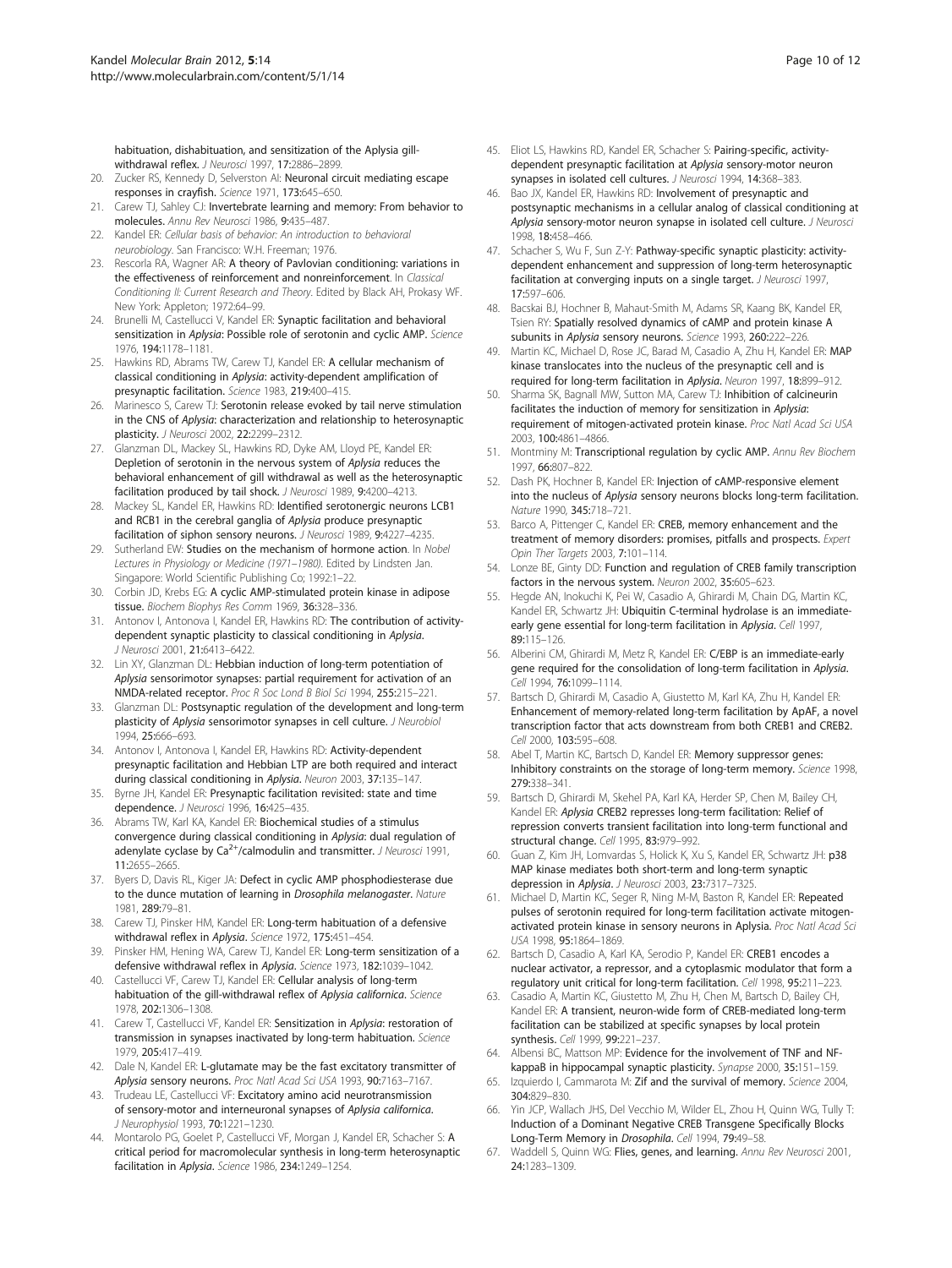- <span id="page-10-0"></span>68. Guan Z, Giustetto M, Lomvardas S, Kim JH, Miniaci MC, Schwartz JH, Thanos D, Kandel ER: Integration of long-term memory-related synaptic plasticity involves bidirectional regulation of gene expression and chromatin structure. Cell 2002, 111:483–493.
- 69. Levenson JM, Sweatt JD: Epigenetic mechanisms in memory formation. Nat Rev Neurosci 2005, 6:108–118 [Online]
- 70. Hsieh J, Gage FH: Chromatin remodeling in neural development and plasticity. Curr Opin Cell Biol 2005, 17:664–671.
- 71. Bailey CH, Chen M: Long-term memory in Aplysia modulates the total number of varicosities of single identified sensory neurons. Proc Natl Acad Sci USA 1988, 85:2373–2377.
- 72. Martin KC, Casadio A, Zhu H, Yaping E, Rose JC, Chen M, Bailey CH, Kandel ER: Synapse-specific, long-term facilitation of Aplysia sensory to motor synapses: a function for local protein synthesis in memory storage. Cell 1997, 91:927–938.
- 73. Frey U, Morris RG: Synaptic tagging and long-term potentiation. Nature 1997, 385:533–536.
- 74. Lee SH, Lim CS, Park H, Lee JA, Han JH, Kim H, Cheang YH, Lee SH, Lee YS, Ko HG, Jang DH, Kim H, Miniaci MC, Bartsch D, Kim E, Bailey CH, Kanel ER, Kaang BK: Nuclear translocation of CAM-associated protein activates transcription for long-term facilitation in Aplysia. Cell 2007, 129(4):801–812.
- 75. Thompson KR, Otis KO, Chen DY, Zhao Y, O'Dell TJ, Martin KC: Synapse to nucleus signaling during long-term synaptic plasticity: a role for the classical active nuclear import pathway. Neuron 2004, 44:997-1009
- 76. Barco A, Alarcon JM, Kandel ER: Expression of constitutively active CREB protein facilitates the late phase of long-term potentiation by enhancing synaptic capture. Cell 2002, 108:689-703.
- 77. Dudek SM, Fields RD: Somatic action potentials are sufficient for latephase LTP-related cell signaling. Proc Natl Acad Sci USA 2002, 99:3962–3967.
- 78. Frey U, Morris RG: Weak before strong: dissociating synaptic tagging and plasticity-factor accounts of late-LTP. Neuropharmacology 1998, 37:545–552.
- 79. Richter JD: Cytoplasmic polyadenylation in development and beyond. Microbiol Mol Biol Rev 1999, 63:446-456.
- 80. Si K, Lindquist S, Kandel ER: A neuronal isoform of the Aplysia CPEB has prion-like properties. Cell 2003, 115:879-891.
- 81. Si K, Giustetto M, Etkin A, Hsu R, Janisiewicz AM, Miniaci MC, Kim JH, Zhu H, Kandel ER: A neuronal isoform of CPEB regulates local protein synthesis and stabilizes synapse-specific long-term facilitation in Aplysia. Cell 2003, 115:893–904.
- 82. Keleman K, Krüttner S, Alenius M, Dickson BJ: Function of the Drosophila CPEB protein Orb2 in long-term courtship memory. Nat Neurosci 2007, 10:1587–1593.
- 83. Majumdar A, Cesario WC, White-Grindley E, Jiang H, Ren F, Khan MR, Li L, Choi EML, Kannan K, Guo F, Unruh J, Slaughter B, Si K: Ciritical role of amyloid-like oligomers of Drosophila Orb2 in the persistence of memory. Cell 2012, 148:515-529.
- 84. Tompa P, Friedrich P: Prion proteins as memory molecules: an hypothesis. Neuroscience 1998, 86:1037–1043.
- 85. Si K, Choi Y-B, White-Grindley E, Majumdar A, Kandel ER: Aplysia CPEB can form prion-like multimers in sensory neurons that contribute to longterm facilitation. Cell 2010, 140:421–435.
- 86. O'Keefe J, Nadel L: The Hippocampus as a Cognitive Map. Oxford: The Clarendon Press; 1978.
- 87. Bliss TV, Lomo T: Long-lasting potentiation of synaptic transmission in the dentate area of the anaesthetized rabbit following stimulation of the perforant path. J Physiol 1973, 232:331–356.
- 88. Bliss TV, Collingridge GL: A synaptic model of memory: Long-term potentiation in the hippocampus. Nature 1993, 361:31–39.
- 89. Watkins JC, Jane DE: The glutamate story. Brit J Pharmacol 2006, 147:S100–S108.
- 90. Nowak L, Bregestovski P, Ascher P, Herbet A, Prochiantz A: Magnesium gates glutamate-activated channels in mouse central neurones. Nature 1984, 307:462-465.
- 91. Westbrook G, Mayer M, Guthrie P: Voltage-dependent block by  $Mq^{2+}$  of NMDA responses in spinal cord neurones. Nature 1984, 309:261–263.
- 92. Lynch G, Larson J, Kelso S, Barrionuevo G, Schottler F: Intracellular injections of EGTA block induction of hippocampal long-term potentiation. Nature 1983, 305:719–721.
- 93. Malenka RC, Kauer JA, Zucker RS, Nicoll RA: Postsynaptic calcium is sufficient for potentiation of hippocampal synaptic transmission. Science 1988, 242:81–84.
- 94. Malenka RC, Kauer JA, Perkel DJ, Mauk MD, Kelly PT, Nicoll RA, Waxham MN: An essential role for postsynaptic calmodulin and protein kinase activity in long-term potentiation. Nature 1989, 340:554–557.
- 95. Malinow R, Schulman H, Tsien RW: Inhibition of postsynaptic PKC or CaMKII blocks induction but not expression of LTP. Science 1989, 245:862–866.
- 96. Malinow R, Madison DV, Tsien RW: Persistent protein kinase activity underlying long-term potentiation. Nature 1988, 335:820–824.
- 97. Grant SG, O'Dell TJ, Karl KA, Stein PL, Soriano P, Kandel ER: Impaired longterm potentiation, spatial learning, and hippocampal development in fyn mutant mice. Science 1992, 258:1903–1910.
- 98. O'Dell TJ, Kandel ER, Grant SG: Long-term potentiation in the hippocampus is blocked by tyrosine kinase inhibitors. Nature 1991, 353:558–560.
- Kauer JA, Malenka RC, Nicoll RA: A persistent postsynaptic modification mediates long-term potentiation in the hippocampus. Neuron 1988, 10:911–917.
- 100. Shi SH, Hayashi Y, Petralia RS, Zaman SH, Wenthold RJ, Svoboda K, Malinow R: Rapid spine delivery and redistribution of AMPA receptors after synaptic NMDA receptor activation. Science 1999, 284:1811–1816.
- 101. Carroll RC, Beattie EC, Xia H, Luscher C, Altschuler Y, Nicholl RA, Malenka RC, von Zastrow M: Proc Natl Acad Sci USA 1999, 96:14112-14117
- 102. Nicoll RA, Tomita S, Bredt D: Auxiliary subunits assist AMPA-type glutamate receptors. Science 2006, 3:1253–1256.
- 103. Bolshakov VY, Siegelbaum S: Postsynaptic induction and presynaptic expression of hippocampal long-term depression. Science 1994, 264:1148–1152.
- 104. Emptage NJ, Reid CA, Fine A, Bliss TV: Optical quantal analysis reveals a presynaptic component of LTP at hippocampal Schaffer-associational synapses. Neuron 2003, 38:797–804.
- 105. Reid CA, Dixon DB, Takahashi M, Bliss TV, Fine A: Optical quantal analysis indicates that long-term potentiation at single hippocampal mossy fiber synapses is expressed through increased release probability, recruitment of new release sites, and activation of silent synapses. J Neurosci 2004, 24:3618–3626.
- 106. Morris RGM: Long-term potentiation and memory. Philos Trans R Soc Lond B Biol Sci 2003, 358:643–647.
- 107. Abel T, Nguyen PV, Barad M, Deuel TA, Kandel ER, Bourtchouladze R: Genetic demonstration of a role for PKA in the late phase of LTP and in hippocampus-based long-term memory. Cell 1997, 88:615-626.
- 108. Frey U, Huang YY, Kandel ER: Effects of cAMP simulate a late stage of LTP in hippocampal CA1 neurons. Science 1993, 260:1661–1664.
- 109. Bailey CH, Barco A, Hawkins RD, Kandel ER: Molecular studies of learning and memory in Aplysia and the hippocampus: a comparative analysis of implicit and explicit memory storage. In Learning and memory: a comprehensive reference. Edited by Byrne JH. Oxford, UK: Elsevier Press; 2008:11–29.
- 110. Capecchi MR: Gene Targeting 1977-Present. In The Nobel Prizes. Edited by Grandin Karl. Stockholm: The Nobel Foundation; 2008:155–172.
- 111. Smithies O: Turning Pages. In The Nobel Prizes. Edited by Karl Grandin. Stockholm: The Nobel Foundation; 2008:209–230.
- 112. Silva AJ, Paylor R, Wehner JM, Tonegawa S: Impaired spatial learning in alpha-calcium-calmodulin kinase II mutant mice. Science 1992, 257:206–211.
- 113. Silva AJ, Stevens CF, Tonegawa S, Wang Y: Deficient hippocampal longterm potentiation in alpha-calcium-calmodulin kinase II mutant mice. Science 1992, 257:201-206.
- 114. Bourtchouladze R, Frenguelli B, Blendy J, Cioffi D, Schutz G, Silva AJ: Deficient long-term memory in mice with a targeted mutation of the cAMP-responsive element-binding protein. Cell 1994, 79:59–68.
- 115. Pavlopoulos E, Trifillieff P, Chevaleyre V, Fioriti L, Zairis S, Pagano A, Malleret E, Kandel ER: Neuralized activates CPEB3: A function of nonproteolytic ubiquitin in synaptic plasticity and memory storage. Cell 2011, 147:1369–1383.
- 116. Serrano P, Friedman EL, Kenney J, Taubenfeld SM, Zimmerman JM, Hanna J, Alberini C, Kelley AE, Maren S, Rudy JW, Yin JC, Sacktor TC, Fenton AA: PKMzeta maintains spatial, instrumental, and classically conditioned long-term memories. PLoS Biol 2008, 6:2698–2706.
- 117. Han J-H, Kushner SA, Yiu AP, Cole CJ, Matynia A, Brown RA, Neve RL, Guzowski JF, Silva AJ, Josselyn SA: Neuronal competition and selection during memory formation. Science 2007, 316:457–460.